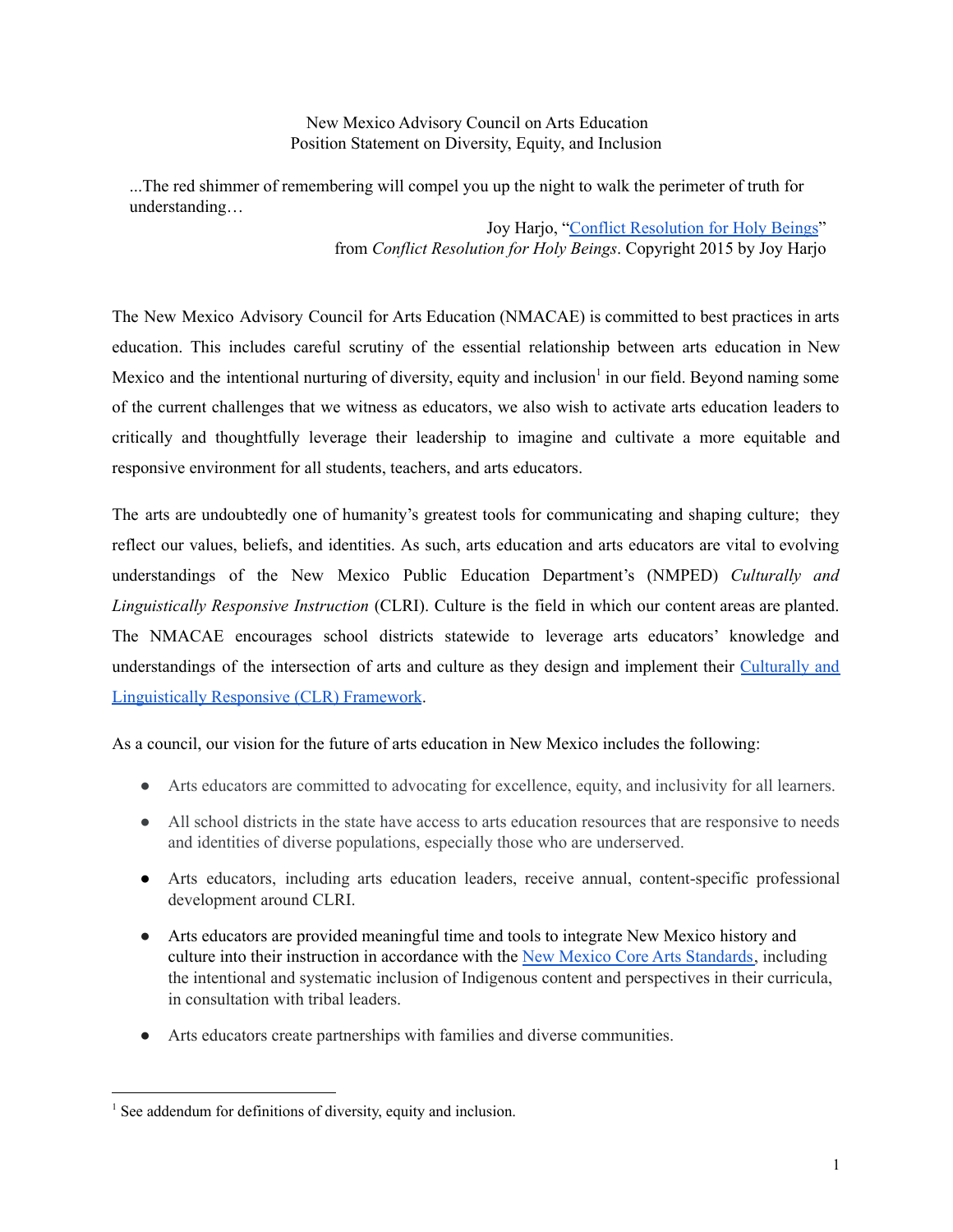In service of co-creating this vision, the NMACAE commits to intentionally and actively reenergizing our council with authentically diverse voices; removing barriers to participation and undoing structures that lead to inequity; building partnerships with artists, arts communities, and arts organizations that serve PreK-12 youth, including those that operate outside of school districts and are successful in engaging families and diverse communities; engaging in ongoing reflection and learning around these topics; and continuing the work of this statement by establishing a standing Equity Committee of the NMACAE.

In the words of Joy Harjo, we commit to walking the "perimeter of truth for understanding."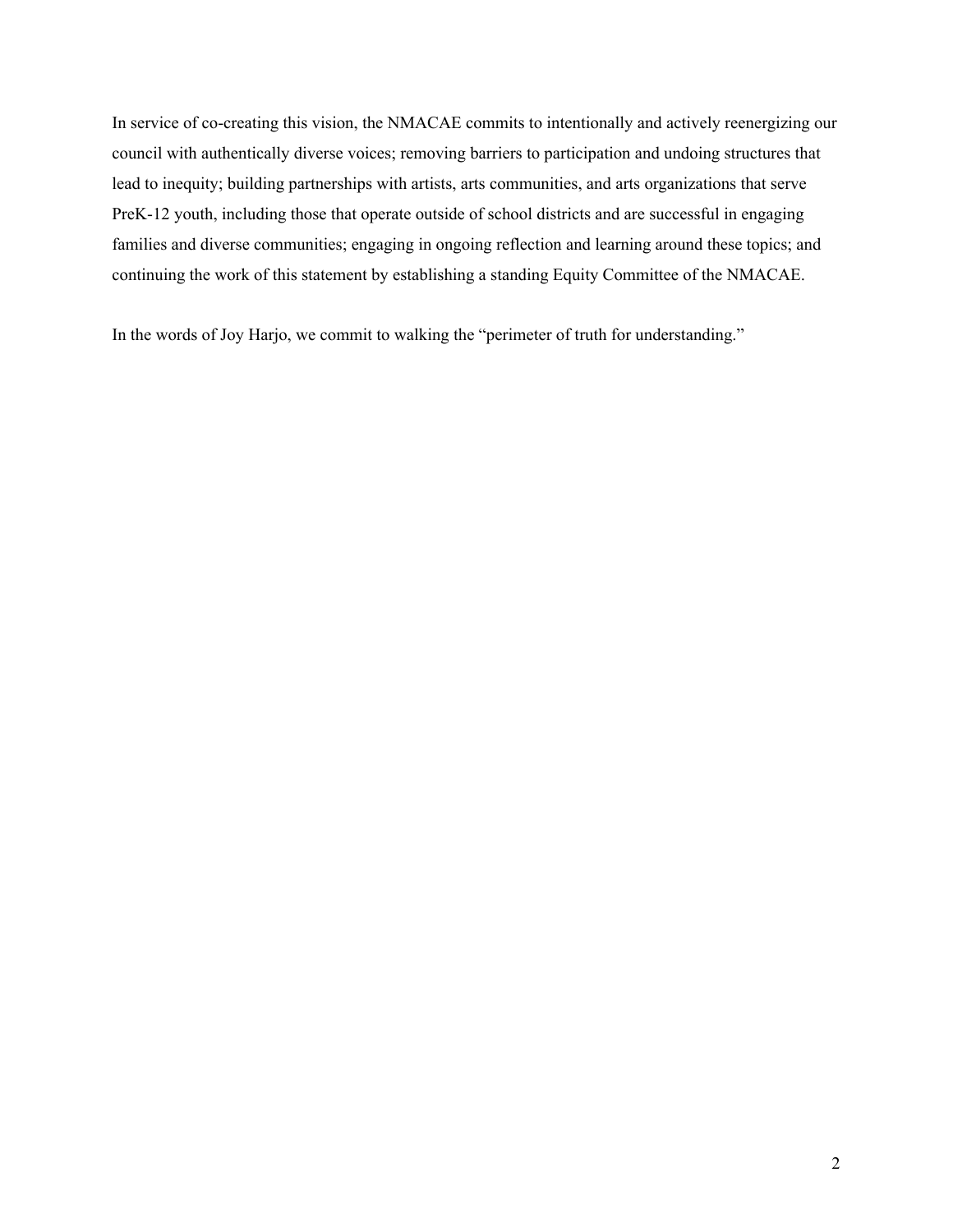## **Addendum**

Adapted from the Ford [Foundation](https://www.fordfoundation.org/about/people/diversity-equity-and-inclusion/) we lean on the following definitions of diversity, equity and inclusion:

**Diversity** is the representation of all our varied identities and differences (racial, ethnic, gender identity, disability, sexual orientation, national origin, tribe/Indigenous Nation, caste, socio-economic status, thinking and communication styles, etc.), both collectively and as individuals. We seek to proactively engage, understand, and draw on a variety of perspectives. We believe that the solution to the problems we hope to address-can be found by affirming our similarities, as well as by valuing our differences.

**Equity** seeks to ensure fair treatment, equality of opportunity, and fairness in access to information and resources for all. We believe this is only possible in an environment built on respect and dignity. We acknowledge that many diverse groups have been historically marginalized, harshly treated, and structurally excluded from realizing equity and access. In our movement toward equity, the history of inequality must be revealed, and structural changes needed to address that history must be enacted.

**Inclusion** builds a culture of belonging by actively inviting the contribution and participation of all people. We believe every person's voice adds value, and we strive to create balance in the face of power differences. We believe that no one person can or should be called upon to represent an entire community. We imagine that each person's and group's histories and cultures contribute to each community's wealth and assets, which should be included, embraced, and, when destructive, challenged within arts education.

## **Bibliography and Resources**

Acuff, J. B.(2016).'Being' a critical [multicultural](https://www.researchgate.net/profile/Joni_Acuff/publication/301640027_%27Being%27_a_critical_multicultural_pedagogue_in_the_art_education_classroom/links/5d94ad5d92851c33e950f456/Being-a-critical-multicultural-pedagogue-in-the-art-education-classroom.pdf) pedagogue in the art education classroom, Critical Studies in [Education,](https://www.researchgate.net/profile/Joni_Acuff/publication/301640027_%27Being%27_a_critical_multicultural_pedagogue_in_the_art_education_classroom/links/5d94ad5d92851c33e950f456/Being-a-critical-multicultural-pedagogue-in-the-art-education-classroom.pdf) 59(1), 35-53.

Banks, C. & Banks, J. (1995). Equity Pedagogy: An Essential Component of Multicultural Education. *Theory Into Practice*: Vol. 34, 152-158. Culturally Relevant Teaching.

Coffey, H. & Farinde-Wu, A. (2016). Navigating the journey to culturally responsive teaching: Lessons from the success and struggles of one first year, Black female teachers of Black students in an urban school. *Teaching and Teacher Education, 60,* pp. 22-23. Retrieved from: [www.inspirationfori](http://www.inspirationfor)nstruction.org/uploads/1/3/1/2/13121092/navigating the journey.pdf

Duncan-Andrade, J. .Creating Community Responsive Schools with Jeff Duncan-Andrade: The Future of our work (podcast).

[https://podcasts.apple.com/us/podcast/4-creating-community-responsive-schools-jeff-duncan/id15050346](https://podcasts.apple.com/us/podcast/4-creating-community-responsive-schools-jeff-duncan/id1505034637?i=1000474327597) [37?i=1000474327597](https://podcasts.apple.com/us/podcast/4-creating-community-responsive-schools-jeff-duncan/id1505034637?i=1000474327597)

Duncan-Andrade, J. (2004). Toward teacher development for the urban in urban teaching. Teacher Education Journal, 15(4), 339-350.

Gay, G. (2002). Preparing for culturally responsive teaching. *Journal of Teacher Education*, 53 (2) 106-116.